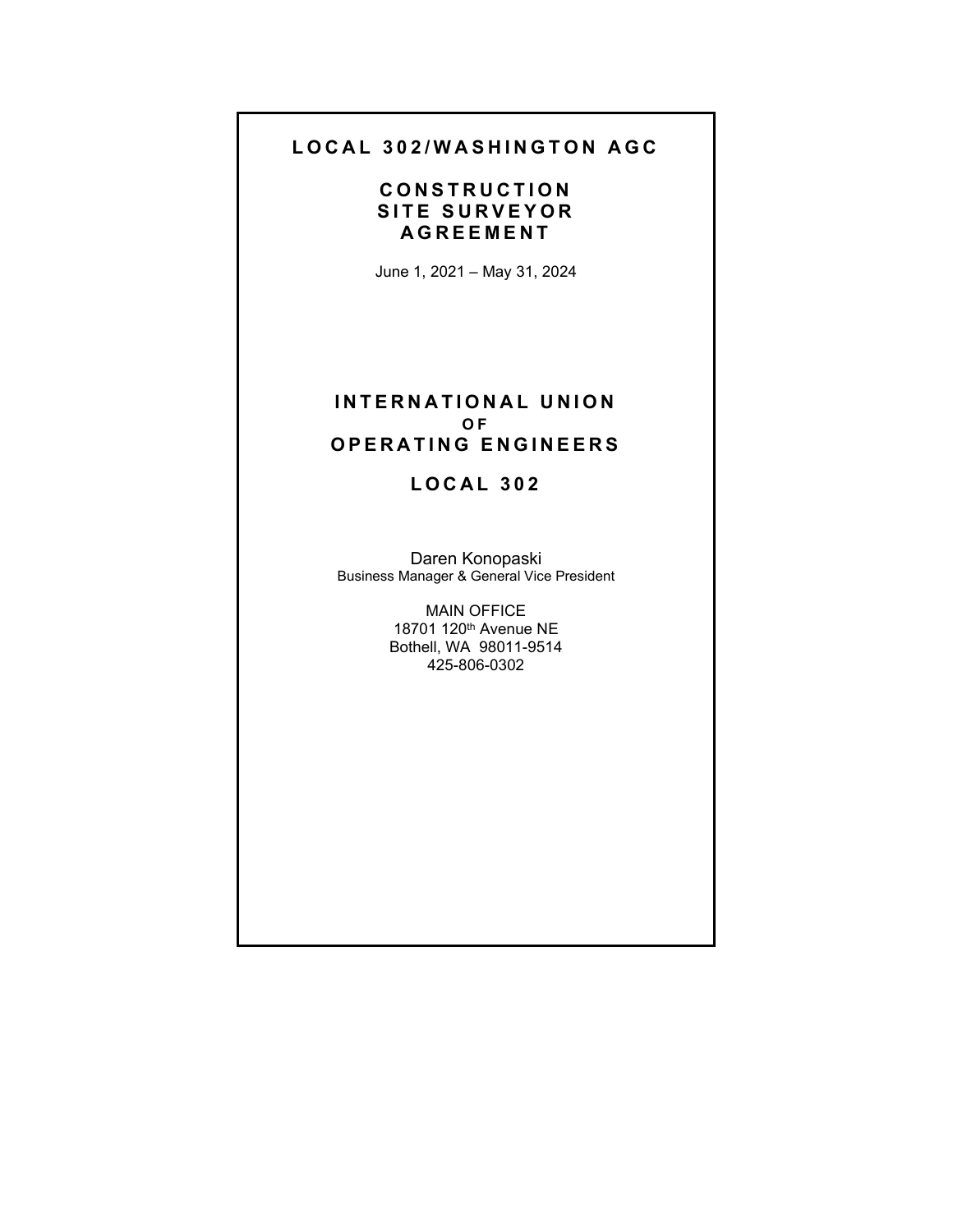#### **CONSTRUCTION SITE SURVEYOR AGREEMENT**

#### **PREAMBLE**

This Agreement is a successor Agreement to the 2018-2021 Technical Engineers Agreement and all other prior Technical Engineers Agreements thereto by and between the Associated General Contractors of Washington (AGC) and Local 302 of the International Union of Operating Engineers.

### **ARTICLE 1 PRINCIPAL AGREEMENT**

The Employer agrees that all Construction Site Surveyor work performed within the territorial jurisdiction of Local 302 of the International Union of Operating Engineers shall be performed in conformity with the 2021-2024 Operating Engineers Local 302 Master Labor Agreement currently in effect except as modified herein.

### **ARTICLE 2 EFFECTIVE DATE AND DURATION**

This Agreement shall be effective commencing June 1, 2021 and shall continue in force and effect through May 31, 2024. Modification or termination of this Agreement shall be effectuated as provided for under Article 4 of the principal Agreement.

#### **ARTICLE 3 WORK DEFINED**

Survey work shall be that work performed by said employees which requires the use of or utilizes a Transit, Tripod-mounted Level, Laser, Electrotape, Electronic Measuring Device, Theodolite, Global Positioning System, Data Collector, or Total station in connection with such work that shall include, but not be limited to, highway, building, heavy construction and engineering projects. Survey work will also include, but not be limited to, the establishment of control points governing construction operations on locations and elevations of embankment, excavations, piles, caissons and utilities.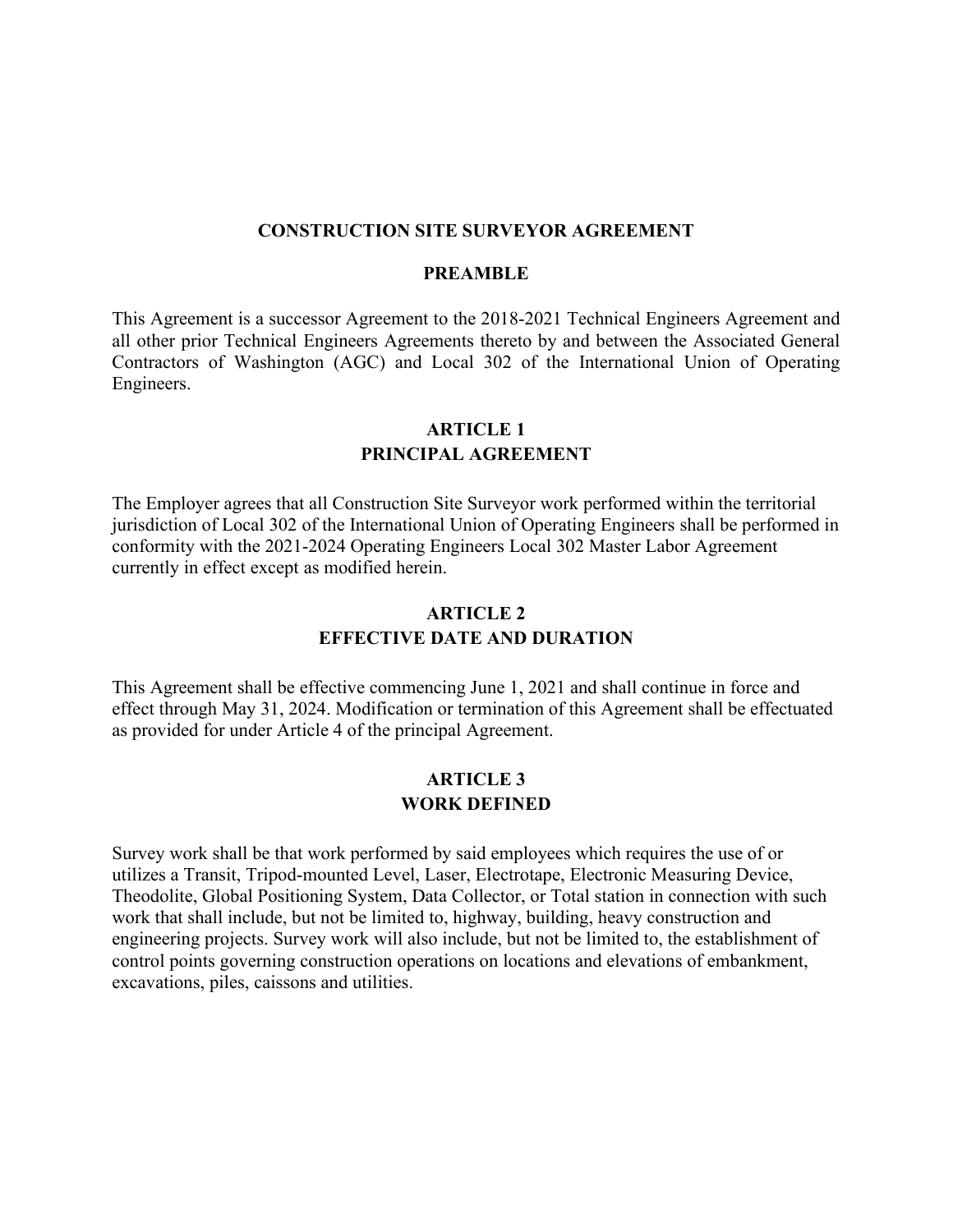## **ARTICLE 4 COMPOSITION OF PARTIES**

Whenever the Employer requires employees for the performance of survey work, the size of the survey crew will be determined by the Employer. The first survey employee on the job site shall be a Construction Site Surveyor. Any assistant or additional employees on a survey crew shall be members of the craft. At no time will the composition of a survey party be made up of employees who are not members of the craft. However, in the event the Employer chooses to use an Operating Engineer (already employed) as a member of a survey crew, rather than an Operating Engineer who is regularly employed as a Construction Site Surveyor, the employee shall be paid according to the higher scale.

- (a) A two (2) person survey party shall consist of at least a Construction Site Surveyor and a Chainman.
- (b) A three (3) person survey party shall consist of at least a Construction Site Surveyor and Assistant Construction Site Surveyor and a Chainman.

#### **ARTICLE 5 CLASSIFICATIONS AND WAGES**

| <b>CONSTRUCTION SITE SURVEYOR WAGE - Schedule A-1</b><br>King, Snohomish, Skagit, and Whatcom Counties |              |              |              |  |
|--------------------------------------------------------------------------------------------------------|--------------|--------------|--------------|--|
| <b>Effective Date</b>                                                                                  |              |              |              |  |
|                                                                                                        | June 1, 2021 | June 1, 2022 | June 1, 2023 |  |
| <b>Construction Site Surveyor</b>                                                                      | \$51.15      | \$53.40      | \$55.80      |  |
| Assistant                                                                                              |              |              |              |  |
| <b>Construction Site Surveyor</b>                                                                      | \$49.92      | \$52.12      | \$54.47      |  |
| Chainman                                                                                               |              |              |              |  |
|                                                                                                        | \$46.73      | \$48.78      | \$50.98      |  |

| <b>CONSTRUCTION SITE SURVEYOR WAGE - Schedule A-2</b><br>Counties include Clallam, Jefferson, Mason, Grays Harbor, Kitsap, Kittitas, Island, San Juan, Okanogan,<br>Chelan, Douglas, and Yakima lying west of the 120 <sup>th</sup> Meridian |                       |              |              |  |
|----------------------------------------------------------------------------------------------------------------------------------------------------------------------------------------------------------------------------------------------|-----------------------|--------------|--------------|--|
|                                                                                                                                                                                                                                              | <b>Effective Date</b> |              |              |  |
|                                                                                                                                                                                                                                              | June 1, 2021          | June 1, 2022 | June 1, 2023 |  |
| <b>Construction Site Surveyor</b>                                                                                                                                                                                                            | \$49.96               | \$51.98      | \$54.13      |  |
| Assistant                                                                                                                                                                                                                                    |                       |              |              |  |
| <b>Construction Site Surveyor</b>                                                                                                                                                                                                            | \$48.76               | \$50.73      | \$52.83      |  |
| Chainman                                                                                                                                                                                                                                     |                       |              |              |  |
|                                                                                                                                                                                                                                              | \$45.61               | \$47.44      | \$49.40      |  |

## **ARTICLE 6**